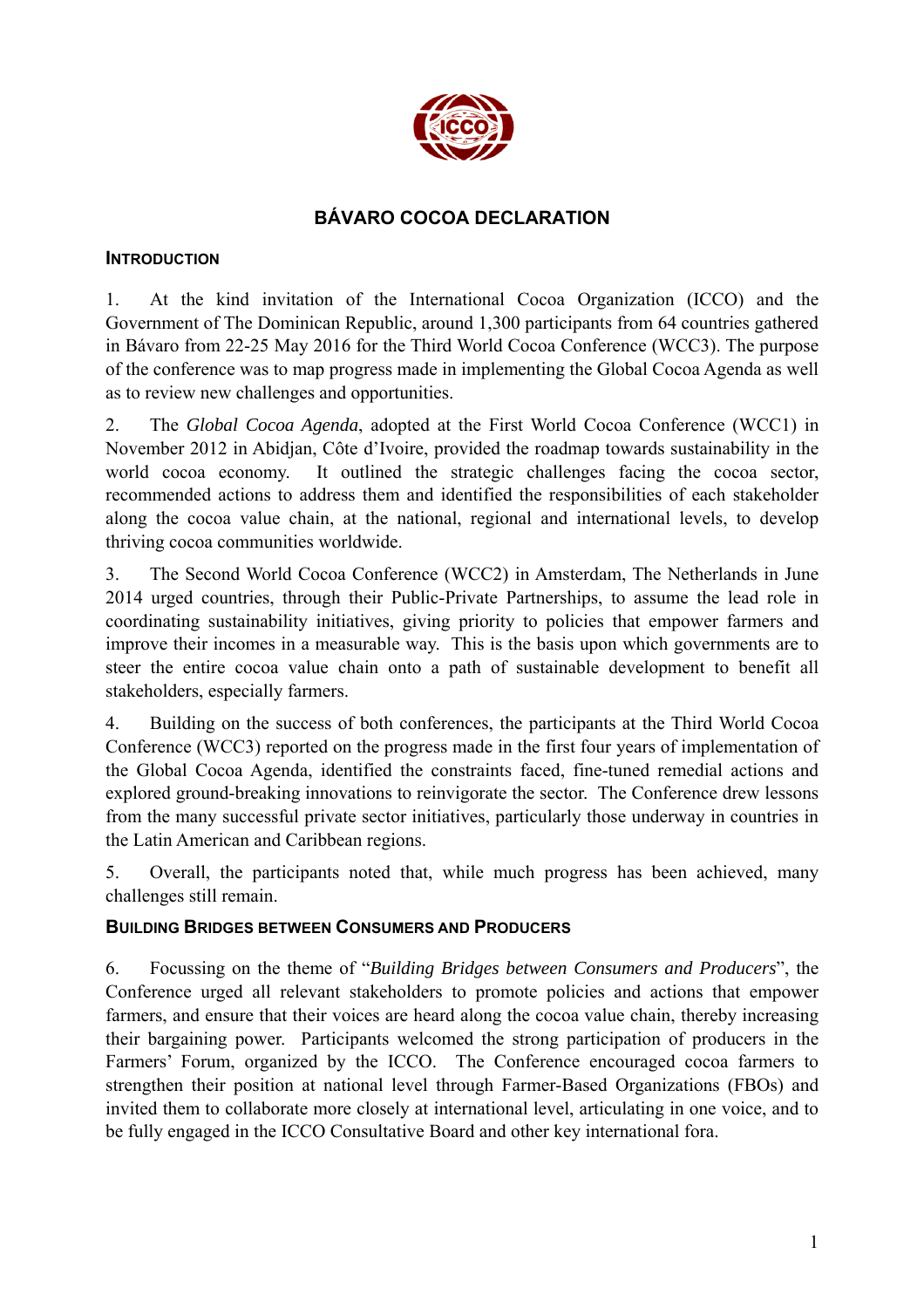7. Participants highlighted the importance of conservation and evaluation of cacao diversity. In addition, national cocoa institutions, as well as the cocoa and chocolate industry, are urged to improve recognition, preservation and evaluation of cocoa diversity through promotion and awareness-raising in relation to its quality. This approach should be embraced by cocoa growers.

8. Consumers are increasingly demanding a larger variety of chocolate products, including high cocoa content, fine or flavour, single origin, dark chocolate, healthier products and goods that are adapted to specific national and regional markets as well as hot climates. Considering demographic and consumption behavioural changes, continuous innovation in introducing new cocoa and chocolate products is required to meet this diverse consumer demand. Through such approaches, not only are new markets created, but in the process, farmers who are kept abreast of the evolving global demand are better placed to produce cocoa beans that meet the requirements of consumers.

9. Simultaneously, through their purchasing behaviour, consumers have an important role to play in the mainstream chocolate retail sector, as ethical consumers of mass market chocolate. They also have a role to play in engaging industry and governments, by demanding improvements and efforts to make the cocoa value chain more sustainable. While consumers expect high quality cocoa beans to be used in the manufacture of cocoa and chocolate products, cocoa growers expect the extra efforts being made in producing quality beans to be adequately rewarded.

10. In bridging the gap between producers and consumers, there is an important role set out for certification and standards bodies and retailers, both of which should take the necessary steps towards sustainability. Certification and standards bodies should also be transparent, so that farmers are unambiguously aware of the investment required in order to gain certification, and the rewards that can be expected when they achieve them.

# **BUILDING BLOCKS IN SUSTAINABILITY INITIATIVES**

11. The conference called for closer collaboration among cocoa stakeholders through national Public-Private Partnerships (PPPs) to invest in the provision of key public goods, and urged cocoa exporting countries to establish and/or to accelerate their national cocoa plans. Participants underlined the urgent need for countries to conduct an inventory of cocoa resources. As a key partner, the cocoa and chocolate industry is aligning sustainability initiatives in concert with national cocoa plans. Likewise, cocoa importing countries are urged to establish and/or scale-up the implementation of their national cocoa plans.

## **PROMOTING INNOVATION**

12. Participants recognized that innovation is key to increasing productivity in order to transform the cocoa landscape. Innovations in terms of high performance planting materials, and appropriate inputs, tools and technologies, would transform traditional smallholder cocoa farms into more profitable business entities. Economically-viable medium- to large-sized cocoa plantations, incorporating state of the art technology, reaping economies of scale and high returns, could operate as models.

13. It is recognized that additional support is required to finance research and development to accelerate innovation in cocoa. In this regard, ICCO is requested to facilitate an international conference on cocoa research, whereby the cocoa community and scientists can exchange the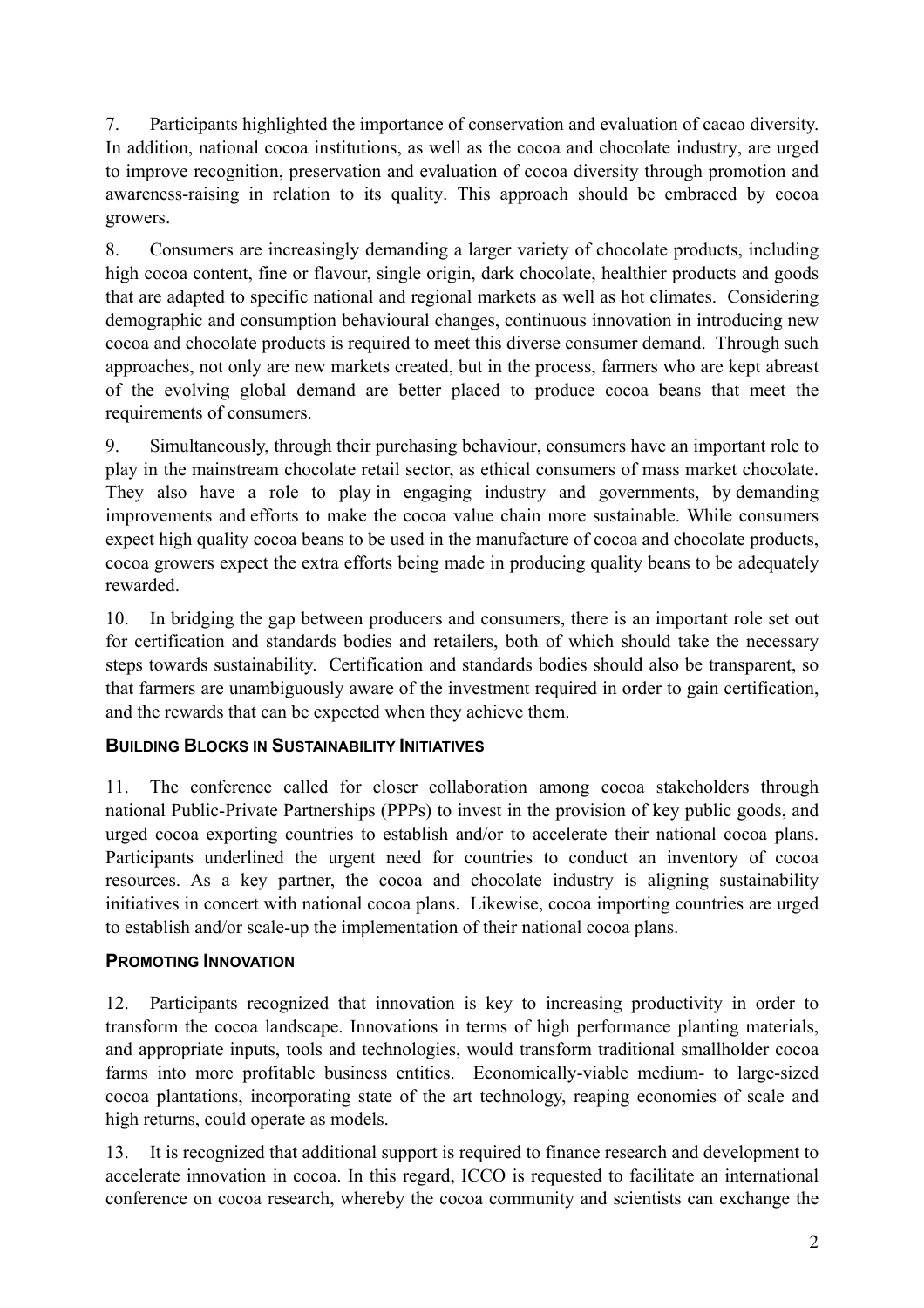latest findings on research innovations and ensure that these results reach farmers and are adopted as required.

# **LIVING INCOME**

14. The central aim of sustainability in the cocoa value chain is to ensure that smallholder farmers earn a living income that will strengthen cocoa farming as a viable business, as well as to meet the growing global demand for cocoa and chocolate products. With the anticipated increase in global cocoa output, efforts should be made to ensure that production and consumption of cocoa grow in tandem, so that an increase in production will not bring downward pressure on the price of cocoa beans.

# **PRIORITY AREAS**

15. Taking cognizance that achieving long term sustainability is a step-wise evolving process which requires a transformational change to the existing cocoa value chain through continuous improvement, the Conference agreed to intensify efforts initiated at the First World Cocoa Conference (WCC1), using the *Global Cocoa Agenda* as the roadmap.

16. The Conference adopted the following priority areas, in line with the *Global Cocoa Agenda*:

i. Injecting innovation in cocoa farming, including strengthening farmer-based organizations;

- ii. Increasing the living incomes for cocoa smallholders;
- iii. Raising women's voices and attracting a new generation of young cocoa farmers;
- iv. Marketing cocoa quality, sustainability and origin;

v. Key Performance Indicators (KPIs): measuring progress in the implementation of the *Global Cocoa Agenda*; and

vi. Sustainable funding of the cocoa sector.

17. The conference reaffirmed that the ICCO Consultative Board on the World Cocoa Economy, under the authority of the International Cocoa Council, in accordance with the provisions of the International Cocoa Agreement 2010, remains the most appropriate platform to continue discussions on strategic issues pertaining to the global cocoa sector. Its tasks include monitoring progress on the *Global Cocoa Agenda*, aligning cocoa sustainability initiatives to achieve a sustainable world cocoa economy, and making recommendations to the International Cocoa Council, as appropriate.

## **WORD OF THANKS TO THE HOST GOVERNMENT AND SPONSORS**

18. Participants expressed their deep gratitude to the Government of The Dominican Republic for the fantastic hospitality, generous sponsorship and impeccable logistical support provided in organizing the Third World Cocoa Conference (WCC3) in Bávaro.

# **NEXT CONFERENCE**

19. The Government of Germany has kindly offered to host the Fourth World Cocoa Conference (WCC4) in March 2018, to be facilitated by the ICCO Secretariat.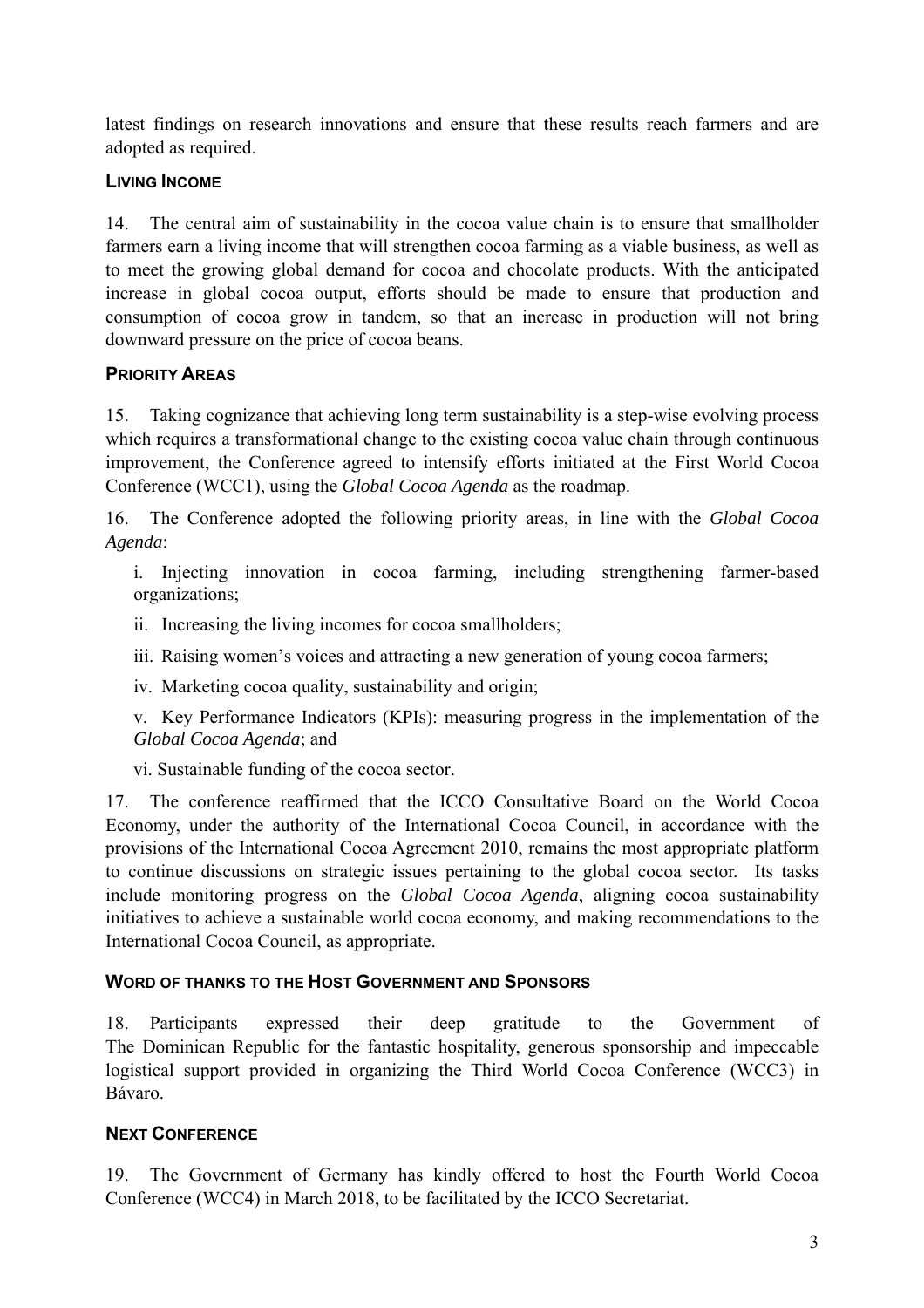## **ANNEX**

*This section complements the Bávaro Cocoa Declaration, based on recommendations made by working groups who met during the Conference.* 

#### **BUILDING BLOCKS IN SUSTAINABILITY INITIATIVES**

20. Recognizing the need to provide an essential building block for a strong foundation upon which farmers could begin to embark upon sustainable practices, the Conference reiterated the need for national governments to invest in the provision of key public goods to equip cocoa farmers with the right tools to increase their productive capacity. These would also include quality education, access to healthcare, clean potable water and electricity and access to markets. To achieve this objective, the Conference called for closer collaboration among cocoa stakeholders through national Public-Private Partnerships (PPPs) already established in the main producing countries, acting in a coordinated manner to harness existing resources, strengths and expertise.

21. The Conference urged cocoa exporting countries to accelerate the implementation of policies prescribed in their national cocoa plans, with all the appropriate components, and to provide an enabling environment - adequately supported by programmes, institutions, and governance - that is grounded on sound evidence. Participants underlined the urgent need for countries to take the next steps to build an inventory of cocoa resources, as a basis to monitor progress achieved and follow-through with the necessary support until successful completion. The inventory would set the basis upon which strategic programmes would be undertaken to bridge the gaps to meet the set targets.

22. As a key partner, the chocolate and cocoa industry, through the WCF's *CocoaAction* initiative, is undertaking a commitment to further align sustainability initiatives in concert with national cocoa plans. The initiative is also seeking partnerships within industry, the donor community and civil society, as a vehicle for scaling up reach and impact. Likewise, major cocoa importing countries agreed to scale-up the implementation of their national cocoa plans, tailored to support sustainability efforts by cocoa producing countries. Simultaneously, companies and countries are exhorted to take their individual responsibilities, and to raise the ambitions of their work in making the cocoa sector more sustainable, thereby fully embodying the concept of shared responsibility.

## **PROMOTING INNOVATION**

23. Participants recognized that innovation is key to increasing productivity in order to transform the cocoa landscape characterized by low yields, outdated technology, the ageing population of farmers, and old and disease-prone tree stocks. Innovations in terms of high performance planting materials (with high yields, traits of disease resistance and good flavour), the right inputs (adequate fertilizers and pesticides, as and when required), appropriate tools and technologies aimed at optimizing yields and quality, as well as meeting the environmental criteria, would transform traditional smallholder farms into more economically viable business entities.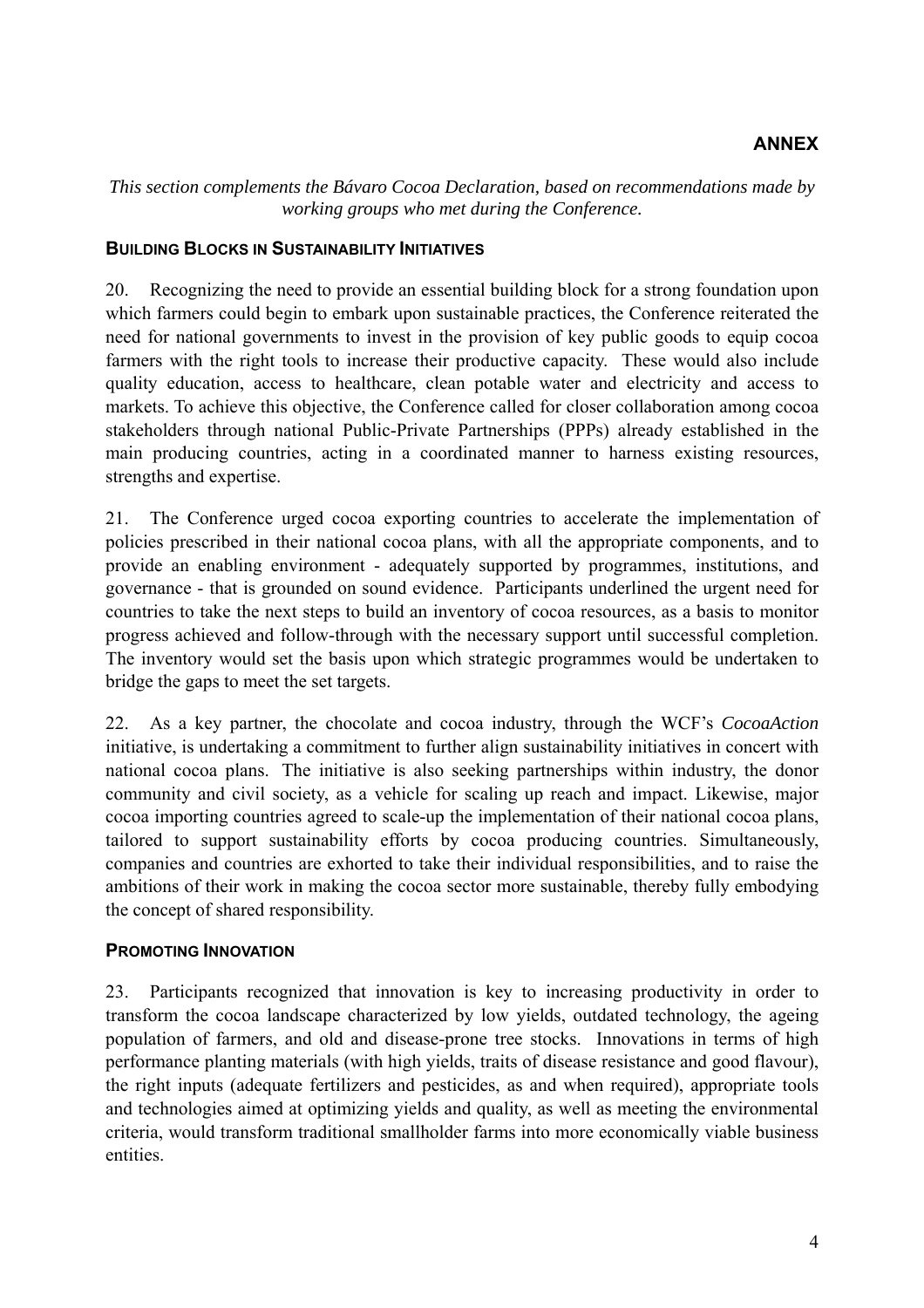24. A catalytic tool to inject new dynamism has to be promoted and implemented in cocoa producing countries. Economically-viable medium to large sized cocoa plantations, incorporating state of the art technology, reaping economies of scale and high returns on existing cultivated land in a sustainable manner are already showing positive results in this direction. These plantations could operate as models, providing the impetus to modernize existing smallholder farms through the transfer of technology in both hardware and software, including best practices from growing, harvesting, fermenting and drying to storage in a twoway symbiotic partnership. Successful scaling up of such schemes would result in a new cocoa eco-system that would overcome a key constraint that has in the past, hampered the provision of adequate extension services to smallholder farmers. Consequently, the governments of cocoa producing countries are encouraged to consider policies that attract such investments as a new engine for growth, while ensuring that these investments adhere to social, environmental and economic standards through a sound policy and regulatory environment and, at the same time, ensure that the situation of existing smallholders benefits from this development through a phased inclusive approach. Successful models in Latin America could serve as examples to be adapted in countries, according to each individual country's specificities.

25. It is recognized that additional support is required to finance research and development to accelerate innovation in cocoa. There is a need for greater support for research institutions to take stock of ongoing initiatives and to identify areas for greater synergy. Recognizing that gaps have to be bridged in disseminating innovative research results from renowned cocoa research institutes to farmers, participants agreed that there is a need for a better exchange of knowledge between cocoa research institutions. In this regard, they requested that the ICCO should facilitate an international conference on cocoa research, whereby the cocoa community and scientists can exchange the latest findings on research innovations and ensure that these results reach farmers and are adopted as required.

# **PRIORITY AREAS GOING FORWARD**

26. Taking cognizance that achieving long term sustainability is a step-wise evolving process, which requires a transformational change to the existing cocoa value chain through continuous improvement, the Conference agreed to intensify efforts initiated at the first World Cocoa Conference using the *Global Cocoa Agenda* as the roadmap.

27. Going into specifics, the following recommendations were made, in line with the *Global Cocoa Agenda*:

## **i) Cocoa farm models of the future: knowledge gaps, research priorities and climate change**

*Participants agreed that there is a need to develop and share cost benefit analysis of different farm models that integrate and take account of technical support, economics, environment, climate change, available planting materials and land availability, which incorporate both intensification (better use of existing land) and diverse farming systems.* 

 *"Seeing is believing" is seen as an efficient way to promote change. There is a need to facilitate farmer-to-farmer exchanges on farming models so that farmers can choose the optimum model suited to their needs, situation and capacities. Information and communication technologies can facilitate these exchanges.*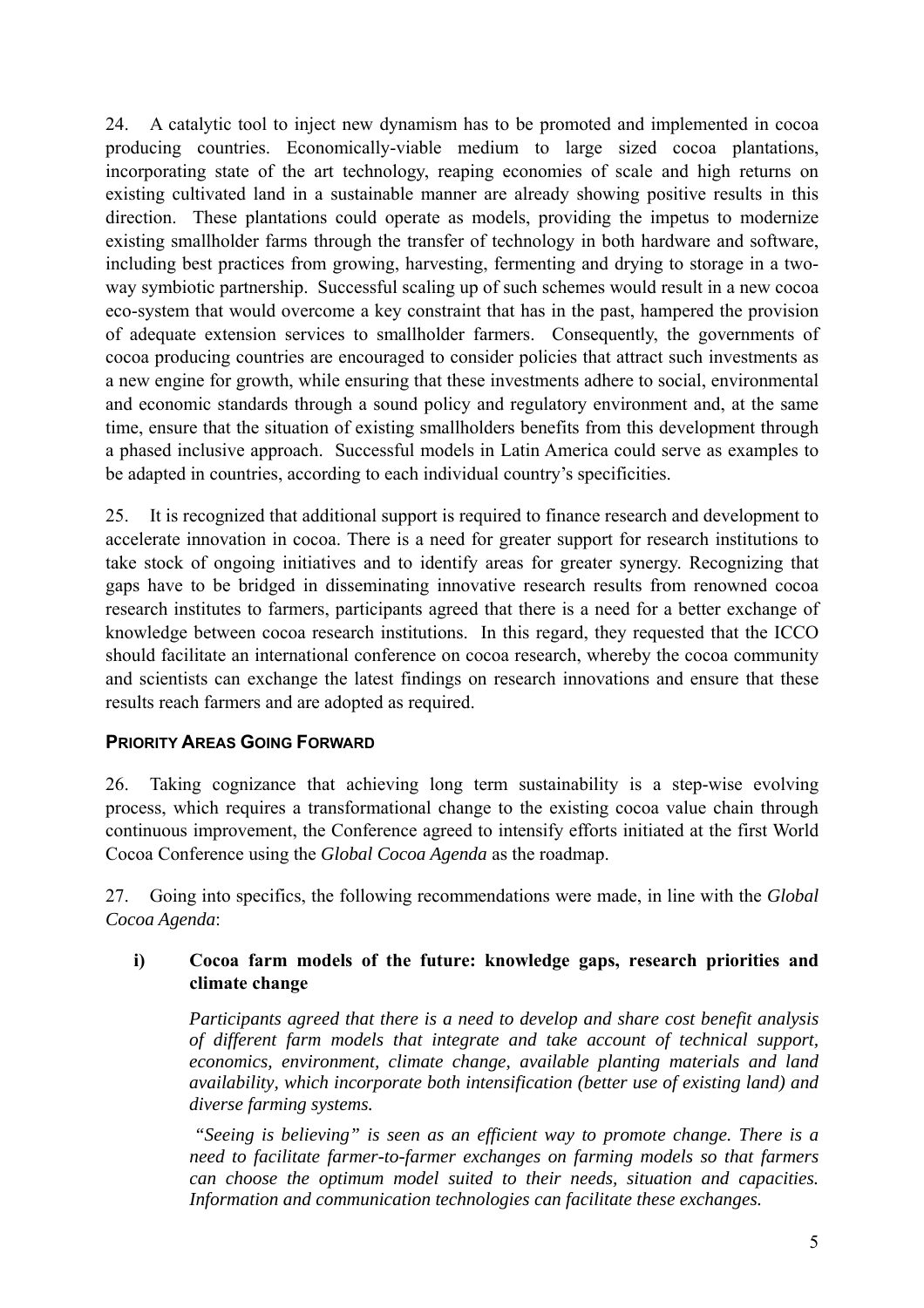#### **ii) Living Income for cocoa smallholders**

*Participants recognized that achieving a living income is a challenge that goes beyond the cocoa value chain, and is a broader rural/agriculture issue, with intercrop parity carefully ensured to avoid production distortions and negative price impacts.* 

*There is a need to reinforce the discussion on Living Income within all stakeholder groups. A consensus on a common definition of 'living income' has to be established within the short term. To this end, there is a need for all parties to contribute available data towards a better and more coordinated understanding of whether smallholders can and are making a living income from cocoa. Additionally, increased transparency of the roles of all actors is required.* 

*Critical levers to increase farmers' incomes have to be identified, that ideally can be integrated into current activities and programmes of actors, thereby not requiring new programmes. These levers should include - but are not limited to interventions in:* 

- *Increased yields and quality;*
- *Income diversification;*

*• Increased transparency and knowledge on the role of governments in providing for infrastructure and services that form an important part of the needs within a Living Income calculation (i.e. access to education, healthcare, potable water, paid adult labour, the availability of subsidies, etc);* 

*• To have an innovative approach to ensure that there are better mechanisms to take into account externalities and ensure that farmers receive an adequate price for their cocoa;* 

- *To strengthen the Farmer's Voice; and*
- *To strengthen the evidence-based discussion on the scale of farms, models of aggregation of smallholders, to increase land tenure security.*

#### **iii) Raising women's voices and attracting a new generation of farmers**

#### *Women*

*Women tend to have different tasks in cocoa farming than men and these tasks are shaped by tradition and culture. Women perform a large part of the work on cocoa farms. Hence their participation in training and their access to inputs is crucial. Given women's roles in their families and homes, their social and economic marginalization has implications for the health, nutrition and education of their families. Industry players and policy makers should therefore listen more to women and work with them to address their specific needs in order to give them some economic reward for their work in cocoa. Women should be supported to own their own farms and encouraged to join and hold positions in cooperatives. This should be done with the collaboration of the men in society. These interventions targeting women should be designed to suit the particular needs of women in each region.*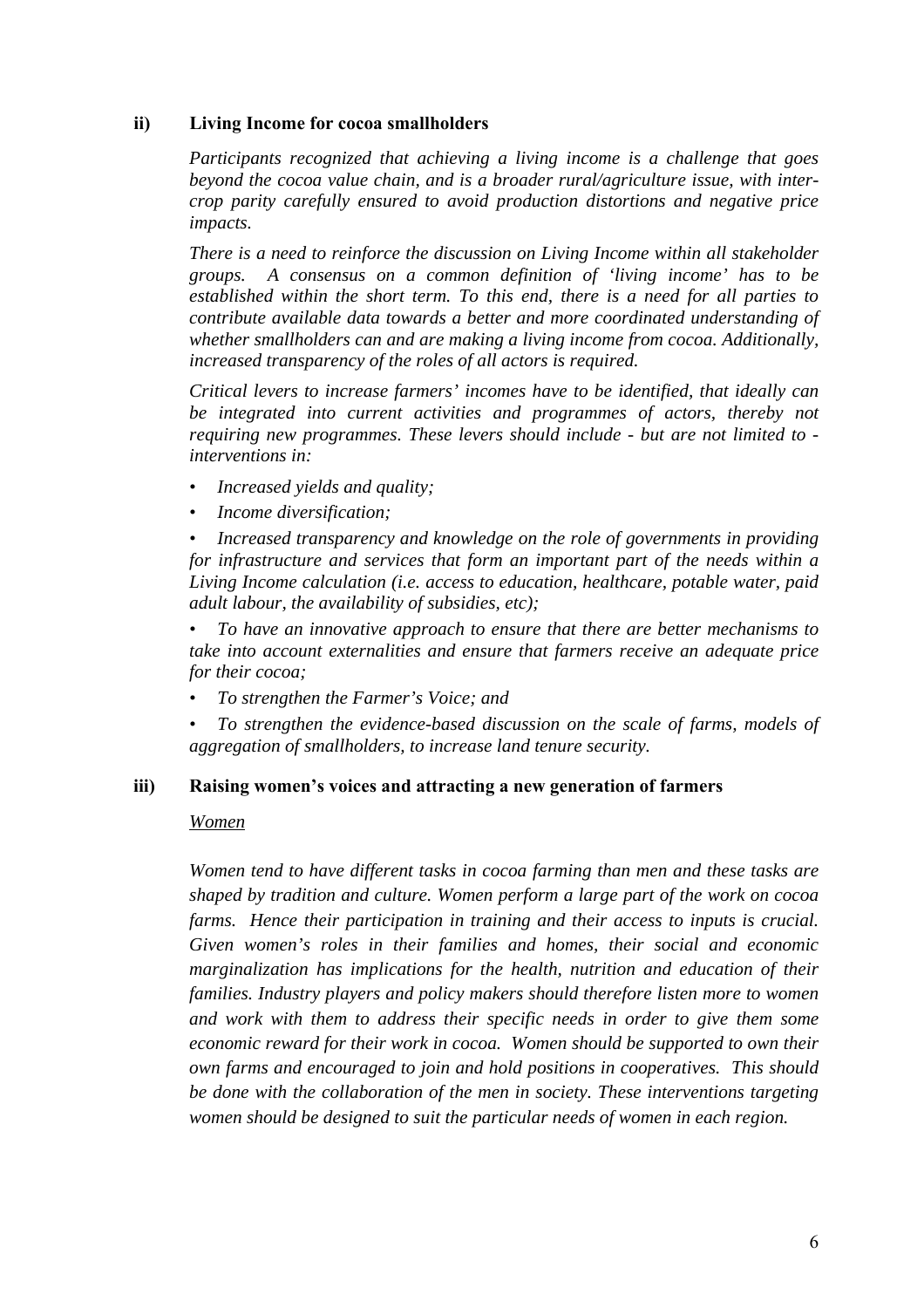#### *Youth*

*Cocoa farming and the provision of farm services can be an attractive career choice for the youth, if they receive the necessary training and support. The farmers of tomorrow can go beyond subsistence agriculture to become commercial cocoa growers if they: use sound agricultural practices; coupled with training in business and financial management; as well as having access to land, inputs and financing; and receive supportive mentorship and coaching programmes. They will inevitably provide not only for themselves, but for their families as well. The various actors in the cocoa sector (i.e. policy makers, NGOs, industry and local communities) should work together in designing and implementing programmes that will support the youth to succeed in having successful careers in the cocoa value chain.* 

*For both women and the youth, there should be an integration of labour and timesaving devices and tools to modernize and professionalize farming.*

#### **iv) Marketing cocoa quality, sustainability and origin**

*The cocoa and chocolate sectors are in transition, moving from a segregated sector toward integration. Through this transition, there is an imperative to integrate quality, flavours and origin, as a means of differentiation among contexts, markets, products, prices, people and terroirs (varieties, environment and knowhow), thereby creating more opportunities to improve producers' livelihoods and uplift the sector as a whole.* 

*There is an opportunity to review the current classification of fine and flavour vs. bulk cocoa. It will also require consensus in relation to the definitions of "specialty", "fine", "origin" cocoa and "sustainable cocoa".* 

 *The current development of international standards for the assessment of quality and flavour should be supported. It is recommended that these standards reflect diversity at all levels of the cocoa value chain and assist national programmes in building capacity to value quality and flavours at origin. This requires educating consumers, producers and other stakeholders to recognize and to value quality. Lessons can be learned by looking at other (terroir) related products like wine, beer and coffee. Participants recommended that ICCO supports existing initiatives and platforms like international, national and regional cocoa and chocolate competitions, festivals and fairs.* 

*There is space for integrating quality and differentiation in existing working group and country platforms on sustainable cocoa.* 

*There is an opportunity to expand the role of the ICCO ad hoc Working Group on Fine and Flavour beyond country classification. The Working Group would work together with producers, governments and industry to value and safeguard cacao diversity.*